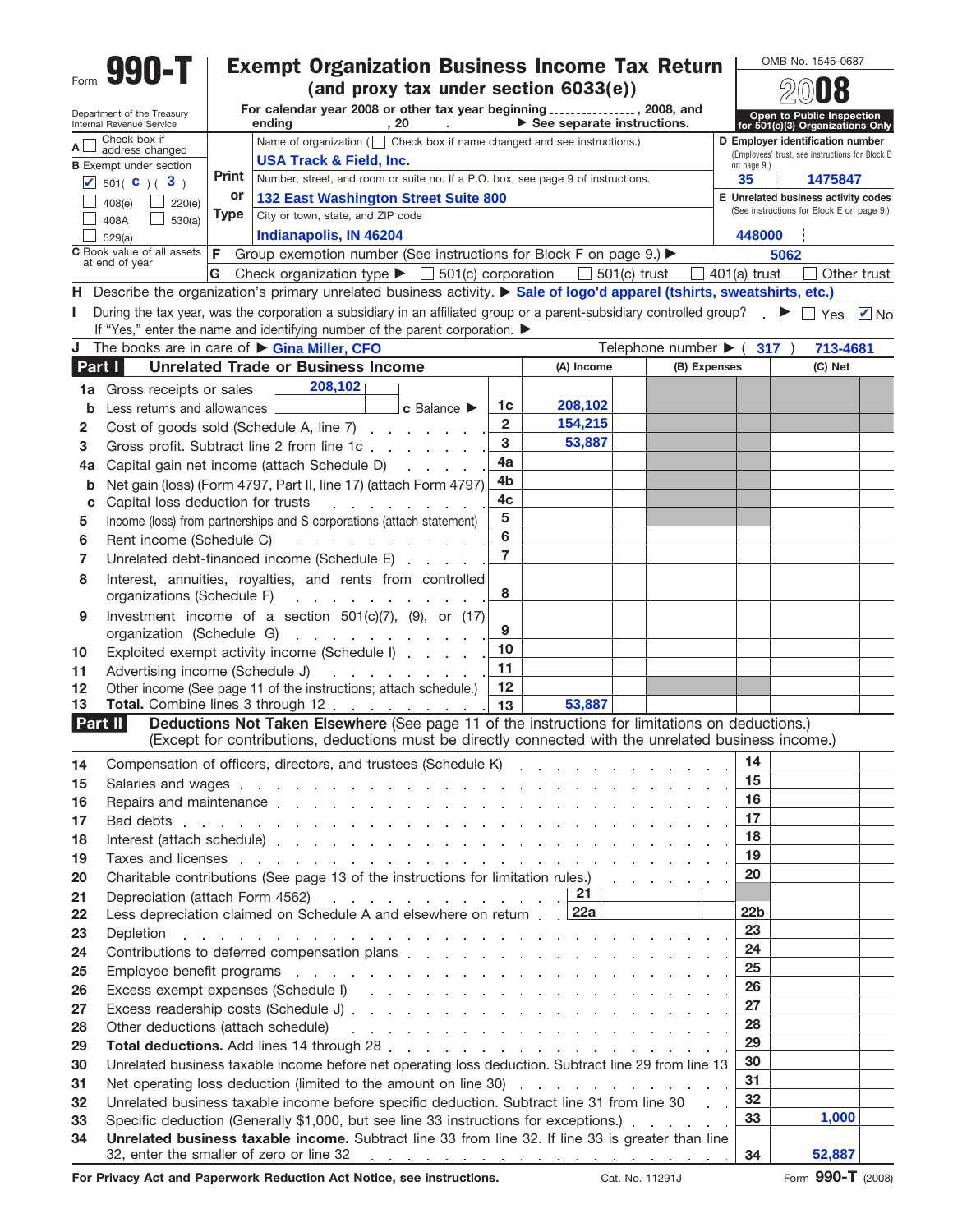| Part III      |                 | <b>Tax Computation</b>                                                                                                                                                                                                              |                                                                                                     |                                                                                                                 |                 |                                                                         |                 |                                                                       |        |    |
|---------------|-----------------|-------------------------------------------------------------------------------------------------------------------------------------------------------------------------------------------------------------------------------------|-----------------------------------------------------------------------------------------------------|-----------------------------------------------------------------------------------------------------------------|-----------------|-------------------------------------------------------------------------|-----------------|-----------------------------------------------------------------------|--------|----|
| 35            |                 | Organizations Taxable as Corporations. See instructions for tax computation on page 15.                                                                                                                                             |                                                                                                     |                                                                                                                 |                 |                                                                         |                 |                                                                       |        |    |
|               |                 | Controlled group members (sections 1561 and 1563) check here $\blacktriangleright \Box$ See instructions and:                                                                                                                       |                                                                                                     |                                                                                                                 |                 |                                                                         |                 |                                                                       |        |    |
|               |                 | a Enter your share of the \$50,000, \$25,000, and \$9,925,000 taxable income brackets (in that order):                                                                                                                              | <u> 1999 - Jan Jan Jan</u>                                                                          |                                                                                                                 |                 |                                                                         |                 |                                                                       |        |    |
|               | $(1)$ $5$       | $(2)$ $\frac{5}{2}$<br><b>b</b> Enter organization's share of: (1) Additional 5% tax (not more than \$11,750) $\boxed{\$}$                                                                                                          |                                                                                                     | $(3)$ $5$                                                                                                       |                 |                                                                         |                 |                                                                       |        |    |
|               |                 |                                                                                                                                                                                                                                     |                                                                                                     |                                                                                                                 |                 |                                                                         |                 |                                                                       |        |    |
|               |                 | <b>c</b> Income tax on the amount on line $34$ . $\ldots$ $\ldots$ $\ldots$ $\ldots$ $\ldots$ $\ldots$ $\ldots$ $\ldots$                                                                                                            |                                                                                                     |                                                                                                                 |                 |                                                                         | 35 <sub>c</sub> |                                                                       | 8,222  |    |
| 36            |                 | Trusts Taxable at Trust Rates. See instructions for tax computation on page 16. Income tax on                                                                                                                                       |                                                                                                     |                                                                                                                 |                 |                                                                         |                 |                                                                       |        |    |
|               |                 | the amount on line 34 from: $\Box$ Tax rate schedule or $\Box$ Schedule D (Form 1041)                                                                                                                                               |                                                                                                     |                                                                                                                 |                 |                                                                         | 36              |                                                                       |        |    |
| 37            |                 | <b>Proxy tax.</b> See page 16 of the instructions entering the set of the set of the set of the set of the set of the set of the set of the set of the set of the set of the set of the set of the set of the set of the set of the |                                                                                                     |                                                                                                                 |                 |                                                                         | 37              |                                                                       |        |    |
| 38            |                 | Alternative minimum tax                                                                                                                                                                                                             | and the second contract of the second contract of the second contract of the second contract of the |                                                                                                                 |                 |                                                                         | 38              |                                                                       |        |    |
| 39<br>Part IV |                 |                                                                                                                                                                                                                                     |                                                                                                     |                                                                                                                 |                 |                                                                         | 39              |                                                                       | 8,222  |    |
|               |                 | <b>Tax and Payments</b>                                                                                                                                                                                                             |                                                                                                     |                                                                                                                 | 40a             |                                                                         |                 |                                                                       |        |    |
| 40a           |                 | Foreign tax credit (corporations attach Form 1118; trusts attach Form 1116).                                                                                                                                                        |                                                                                                     |                                                                                                                 | 40 <sub>b</sub> |                                                                         |                 |                                                                       |        |    |
| b             |                 | Other credits (see page 17 of the instructions) entertainment of the contract of the instructions)<br>General business credit. Attach Form 3800                                                                                     |                                                                                                     |                                                                                                                 | 40 <sub>c</sub> |                                                                         |                 |                                                                       |        |    |
| с<br>d        |                 | Credit for prior year minimum tax (attach Form 8801 or 8827)                                                                                                                                                                        |                                                                                                     |                                                                                                                 | 40d             |                                                                         |                 |                                                                       |        |    |
| е             |                 | Total credits. Add lines 40a through 40d                                                                                                                                                                                            |                                                                                                     | and the state of the state of the state of the state of the state of the state of the state of the state of the |                 |                                                                         | 40e             |                                                                       |        |    |
| 41            |                 | Subtract line 40e from line 39                                                                                                                                                                                                      |                                                                                                     |                                                                                                                 |                 |                                                                         | 41              |                                                                       |        |    |
| 42            |                 | Other taxes. Check if from: Form 4255 Form 8611 Form 8697 Form 8866 Other (attach schedule)                                                                                                                                         |                                                                                                     |                                                                                                                 |                 |                                                                         | 42              |                                                                       |        |    |
| 43            |                 | Total tax. Add lines 41 and 42                                                                                                                                                                                                      |                                                                                                     |                                                                                                                 |                 |                                                                         | 43              |                                                                       | 8,222  |    |
| 44a           |                 | Payments: A 2007 overpayment credited to 2008                                                                                                                                                                                       |                                                                                                     |                                                                                                                 | 44a             |                                                                         |                 |                                                                       |        |    |
| b             |                 | 2008 estimated tax payments expansion and a set of the set of the set of the set of the set of the set of the                                                                                                                       |                                                                                                     |                                                                                                                 | 44b             | 6,000                                                                   |                 |                                                                       |        |    |
| с             |                 | Tax deposited with Form 8868                                                                                                                                                                                                        |                                                                                                     |                                                                                                                 | 44c             | 5,000                                                                   |                 |                                                                       |        |    |
| d             |                 | Foreign organizations: Tax paid or withheld at source (see instructions).                                                                                                                                                           |                                                                                                     |                                                                                                                 | 44d             |                                                                         |                 |                                                                       |        |    |
| е             |                 | Backup withholding (see instructions) enter the state of the state of the state of the state of the state of the state of the state of the state of the state of the state of the state of the state of the state of the state      |                                                                                                     |                                                                                                                 | 44e             |                                                                         |                 |                                                                       |        |    |
| f             |                 | Other credits and payments:                                                                                                                                                                                                         | $\Box$ Form 2439                                                                                    |                                                                                                                 | 44f             |                                                                         |                 |                                                                       |        |    |
| 45            |                 | Form 4136 $\qquad \qquad \Box$<br>Total payments. Add lines 44a through 44f                                                                                                                                                         |                                                                                                     | and the contract of the contract of the contract of                                                             |                 |                                                                         | 45              |                                                                       | 11,000 |    |
| 46            |                 | Estimated tax penalty (see page 4 of the instructions). Check if Form 2220 is attached .                                                                                                                                            |                                                                                                     |                                                                                                                 |                 |                                                                         | 46              |                                                                       |        |    |
| 47            |                 | Tax due. If line 45 is less than the total of lines 43 and 46, enter amount owed                                                                                                                                                    |                                                                                                     |                                                                                                                 |                 |                                                                         | 47              |                                                                       |        |    |
| 48            |                 | Overpayment. If line 45 is larger than the total of lines 43 and 46, enter amount overpaid                                                                                                                                          |                                                                                                     |                                                                                                                 |                 |                                                                         | 48              |                                                                       | 2,778  |    |
| 49            |                 | Enter the amount of line 48 you want: Credited to 2009 estimated tax >                                                                                                                                                              |                                                                                                     |                                                                                                                 |                 | <b>Refunded</b> ▶                                                       | 49              |                                                                       | 2,778  |    |
| <b>Part V</b> |                 | Statements Regarding Certain Activities and Other Information (see instructions on page 18)                                                                                                                                         |                                                                                                     |                                                                                                                 |                 |                                                                         |                 |                                                                       |        |    |
| 1             |                 | At any time during the 2008 calendar year, did the organization have an interest in or a signature                                                                                                                                  |                                                                                                     |                                                                                                                 |                 |                                                                         |                 |                                                                       | Yes    | No |
|               | or              | other authority over a financial account (bank, securities, or other) in a foreign country?                                                                                                                                         |                                                                                                     |                                                                                                                 |                 |                                                                         |                 |                                                                       |        |    |
|               |                 | If YES, the organization may have to file Form TD F 90-22.1, Report of Foreign Bank and<br>Financial Accounts. If YES, enter the name of the foreign country here ▶                                                                 |                                                                                                     |                                                                                                                 |                 |                                                                         |                 |                                                                       |        | V  |
| 2             |                 | During the tax year, did the organization receive a distribution from, or was it the grantor of, or transferor to, a foreign trust?                                                                                                 |                                                                                                     |                                                                                                                 |                 |                                                                         |                 |                                                                       |        | ✓  |
|               |                 | If YES, see page 5 of the instructions for other forms the organization may have to file.                                                                                                                                           |                                                                                                     |                                                                                                                 |                 |                                                                         |                 |                                                                       |        |    |
| 3             |                 | Enter the amount of tax-exempt interest received or accrued during the tax year $\triangleright$ \$                                                                                                                                 |                                                                                                     |                                                                                                                 |                 |                                                                         |                 |                                                                       |        |    |
|               |                 | Schedule A-Cost of Goods Sold. Enter method of inventory valuation >                                                                                                                                                                |                                                                                                     |                                                                                                                 |                 |                                                                         |                 |                                                                       |        |    |
| 1             |                 | Inventory at beginning of year                                                                                                                                                                                                      | 88,441<br>1                                                                                         | 6 Inventory at end of year                                                                                      |                 |                                                                         | 6               | 98,753                                                                |        |    |
| 2             |                 | Purchases                                                                                                                                                                                                                           | 118,074<br>$\mathbf 2$                                                                              | 7 Cost of goods sold. Subtract line                                                                             |                 |                                                                         |                 |                                                                       |        |    |
| 3             |                 | Cost of labor                                                                                                                                                                                                                       | 17,136<br>3                                                                                         | 6 from line 5. Enter here and in                                                                                |                 |                                                                         |                 |                                                                       |        |    |
|               |                 | 4a Additional section 263A costs                                                                                                                                                                                                    |                                                                                                     | Part I, line 2.                                                                                                 |                 |                                                                         | $\overline{7}$  | 154,215                                                               |        |    |
|               |                 | (attach schedule)                                                                                                                                                                                                                   | 4a<br>29,317<br>4b                                                                                  | 8 Do the rules of section 263A (with respect to Yes                                                             |                 |                                                                         |                 |                                                                       |        | No |
| b<br>5        |                 | Other costs (attach schedule)<br><b>Total.</b> Add lines 1 through 4b                                                                                                                                                               | 5<br>252,968                                                                                        |                                                                                                                 |                 | property produced or acquired for resale) apply<br>to the organization? |                 |                                                                       |        | V  |
|               |                 | Under penalties of perjury, I declare that I have examined this return, including accompanying schedules and statements, and to the best of my knowledge and belief, it is true,                                                    |                                                                                                     |                                                                                                                 |                 |                                                                         |                 |                                                                       |        |    |
| Sign          |                 | correct, and complete. Declaration of preparer (other than taxpayer) is based on all information of which preparer has any knowledge.                                                                                               |                                                                                                     |                                                                                                                 |                 |                                                                         |                 |                                                                       |        |    |
| <b>Here</b>   |                 |                                                                                                                                                                                                                                     |                                                                                                     |                                                                                                                 |                 |                                                                         |                 | May the IRS discuss this return with<br>the preparer shown below (see |        |    |
|               |                 | Signature of officer                                                                                                                                                                                                                | Date                                                                                                | Title                                                                                                           |                 |                                                                         | instructions)?  | $ Y$ es                                                               | No     |    |
| Paid          |                 | Preparer's                                                                                                                                                                                                                          |                                                                                                     | Date                                                                                                            |                 | Check if                                                                |                 | Preparer's SSN or PTIN                                                |        |    |
|               | Preparer's      | signature                                                                                                                                                                                                                           |                                                                                                     |                                                                                                                 |                 | self-employed                                                           |                 |                                                                       |        |    |
|               | <b>Use Only</b> | Firm's name (or<br>yours if self-employed),                                                                                                                                                                                         |                                                                                                     |                                                                                                                 |                 | <b>EIN</b>                                                              |                 |                                                                       |        |    |
|               |                 | address, and ZIP code                                                                                                                                                                                                               |                                                                                                     |                                                                                                                 |                 | Phone no.                                                               |                 |                                                                       |        |    |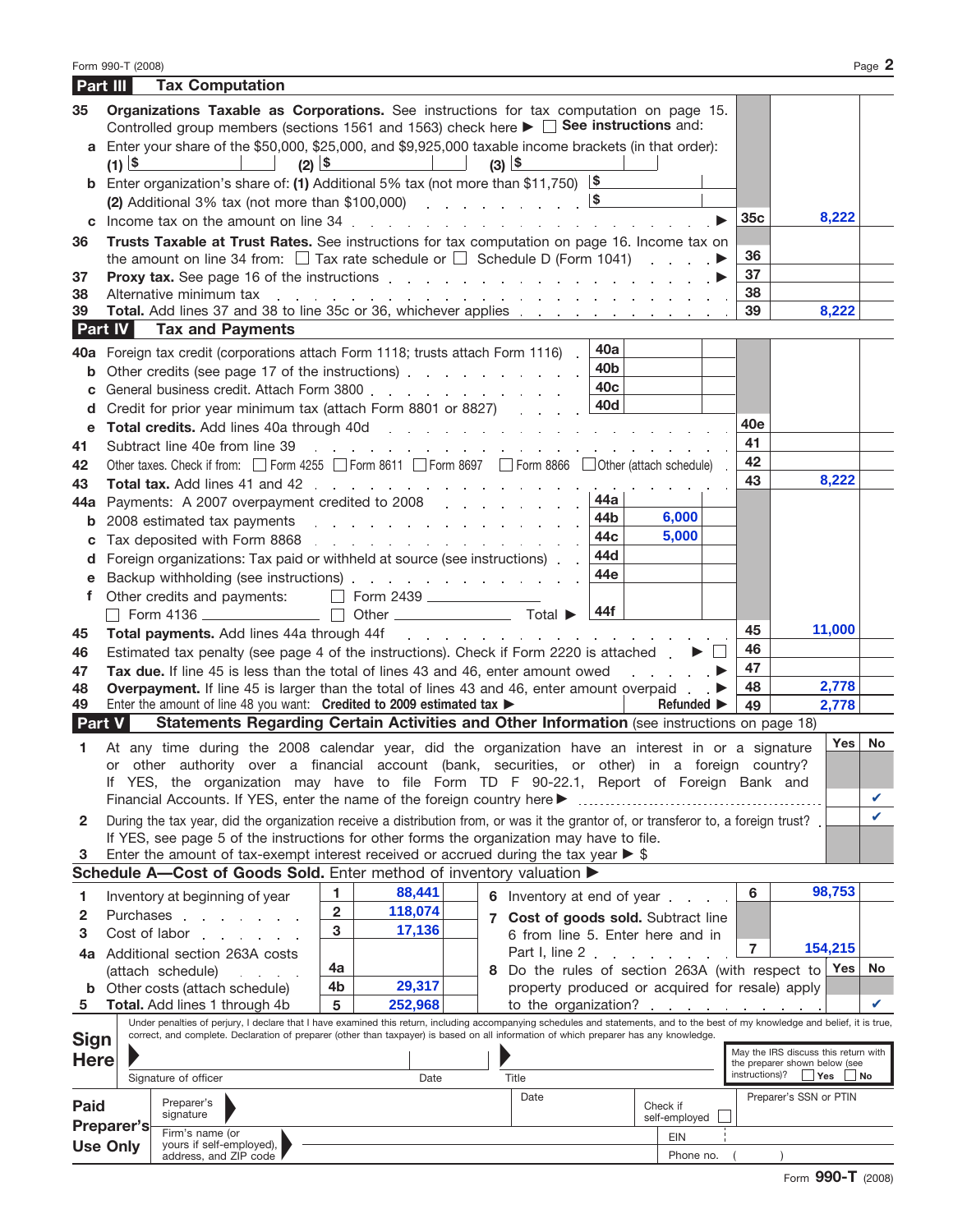## **Schedule C—Rent Income (From Real Property and Personal Property Leased With Real Property)** (see instructions on page 19)

|   |  |  | loce illottantions on baye 12) |  |
|---|--|--|--------------------------------|--|
| . |  |  |                                |  |

| 1 Description of property                                                                                                                                      |                                     |                                       |                                                                                                                                                     |                                                                  |                                                                                           |                                                                                                  |                                                                                          |                                                                                    |                                                                                   |  |
|----------------------------------------------------------------------------------------------------------------------------------------------------------------|-------------------------------------|---------------------------------------|-----------------------------------------------------------------------------------------------------------------------------------------------------|------------------------------------------------------------------|-------------------------------------------------------------------------------------------|--------------------------------------------------------------------------------------------------|------------------------------------------------------------------------------------------|------------------------------------------------------------------------------------|-----------------------------------------------------------------------------------|--|
| (1)                                                                                                                                                            |                                     |                                       |                                                                                                                                                     |                                                                  |                                                                                           |                                                                                                  |                                                                                          |                                                                                    |                                                                                   |  |
| (2)                                                                                                                                                            |                                     |                                       |                                                                                                                                                     |                                                                  |                                                                                           |                                                                                                  |                                                                                          |                                                                                    |                                                                                   |  |
| (3)                                                                                                                                                            |                                     |                                       |                                                                                                                                                     |                                                                  |                                                                                           |                                                                                                  |                                                                                          |                                                                                    |                                                                                   |  |
| (4)                                                                                                                                                            |                                     |                                       |                                                                                                                                                     |                                                                  |                                                                                           |                                                                                                  |                                                                                          |                                                                                    |                                                                                   |  |
|                                                                                                                                                                | 2 Rent received or accrued          |                                       |                                                                                                                                                     |                                                                  |                                                                                           |                                                                                                  |                                                                                          |                                                                                    |                                                                                   |  |
| (a) From personal property (if the percentage of rent<br>for personal property is more than 10% but not<br>more than 50%)                                      |                                     |                                       | (b) From real and personal property (if the<br>percentage of rent for personal property exceeds<br>50% or if the rent is based on profit or income) |                                                                  |                                                                                           | 3(a) Deductions directly connected with the income<br>in columns 2(a) and 2(b) (attach schedule) |                                                                                          |                                                                                    |                                                                                   |  |
| (1)                                                                                                                                                            |                                     |                                       |                                                                                                                                                     |                                                                  |                                                                                           |                                                                                                  |                                                                                          |                                                                                    |                                                                                   |  |
| (2)                                                                                                                                                            |                                     |                                       |                                                                                                                                                     |                                                                  |                                                                                           |                                                                                                  |                                                                                          |                                                                                    |                                                                                   |  |
| (3)                                                                                                                                                            |                                     |                                       |                                                                                                                                                     |                                                                  |                                                                                           |                                                                                                  |                                                                                          |                                                                                    |                                                                                   |  |
| (4)                                                                                                                                                            |                                     |                                       |                                                                                                                                                     |                                                                  |                                                                                           |                                                                                                  |                                                                                          |                                                                                    |                                                                                   |  |
| Total                                                                                                                                                          |                                     | Total                                 |                                                                                                                                                     |                                                                  |                                                                                           |                                                                                                  |                                                                                          |                                                                                    |                                                                                   |  |
| (c) Total income. Add totals of columns 2(a) and 2(b). Enter<br>here and on page 1, Part I, line 6, column $(A)$ $\longrightarrow$                             |                                     |                                       |                                                                                                                                                     |                                                                  |                                                                                           |                                                                                                  | Total deductions.<br>(b)<br>Enter here and on page 1,<br>Part I, line 6, column (B) ►    |                                                                                    |                                                                                   |  |
| Schedule E-Unrelated Debt-Financed Income (see instructions on page 19)                                                                                        |                                     |                                       |                                                                                                                                                     |                                                                  |                                                                                           |                                                                                                  |                                                                                          |                                                                                    |                                                                                   |  |
|                                                                                                                                                                |                                     |                                       |                                                                                                                                                     |                                                                  |                                                                                           |                                                                                                  | 3 Deductions directly connected with or allocable to                                     |                                                                                    |                                                                                   |  |
| 1 Description of debt-financed property                                                                                                                        |                                     |                                       |                                                                                                                                                     | 2 Gross income from or<br>allocable to debt-financed<br>property |                                                                                           |                                                                                                  | debt-financed property<br>(a) Straight line depreciation<br>(attach schedule)            |                                                                                    | (b) Other deductions                                                              |  |
| (1)                                                                                                                                                            |                                     |                                       |                                                                                                                                                     |                                                                  |                                                                                           |                                                                                                  |                                                                                          |                                                                                    | (attach schedule)                                                                 |  |
| (2)                                                                                                                                                            |                                     |                                       |                                                                                                                                                     |                                                                  |                                                                                           |                                                                                                  |                                                                                          |                                                                                    |                                                                                   |  |
| (3)                                                                                                                                                            |                                     |                                       |                                                                                                                                                     |                                                                  |                                                                                           |                                                                                                  |                                                                                          |                                                                                    |                                                                                   |  |
|                                                                                                                                                                |                                     |                                       |                                                                                                                                                     |                                                                  |                                                                                           |                                                                                                  |                                                                                          |                                                                                    |                                                                                   |  |
| (4)<br>4 Amount of average<br>5 Average adjusted basis of<br>or allocable to<br>acquisition debt on or<br>debt-financed property<br>allocable to debt-financed |                                     |                                       | 6 Column 4<br>divided by<br>column 5                                                                                                                |                                                                  |                                                                                           | 7 Gross income reportable<br>(column $2 \times$ column 6)                                        |                                                                                          | 8 Allocable deductions<br>(column $6 \times$ total of columns<br>$3(a)$ and $3(b)$ |                                                                                   |  |
| property (attach schedule)                                                                                                                                     | (attach schedule)                   |                                       |                                                                                                                                                     |                                                                  |                                                                                           |                                                                                                  |                                                                                          |                                                                                    |                                                                                   |  |
| (1)                                                                                                                                                            |                                     |                                       |                                                                                                                                                     | %                                                                |                                                                                           |                                                                                                  |                                                                                          |                                                                                    |                                                                                   |  |
| (2)                                                                                                                                                            |                                     |                                       |                                                                                                                                                     | %                                                                |                                                                                           |                                                                                                  |                                                                                          |                                                                                    |                                                                                   |  |
| (3)                                                                                                                                                            |                                     |                                       |                                                                                                                                                     | %                                                                |                                                                                           |                                                                                                  |                                                                                          |                                                                                    |                                                                                   |  |
| (4)                                                                                                                                                            |                                     |                                       |                                                                                                                                                     |                                                                  | %                                                                                         |                                                                                                  |                                                                                          |                                                                                    |                                                                                   |  |
| Totals<br>Total dividends-received deductions included in column 8                                                                                             |                                     |                                       |                                                                                                                                                     | the company of the company                                       |                                                                                           |                                                                                                  | Enter here and on page 1,<br>Part I, line 7, column (A).<br>$\blacktriangleright$        |                                                                                    | Enter here and on page 1,<br>Part I. line 7. column (B).                          |  |
| Schedule F-Interest, Annuities, Royalties, and Rents From Controlled Organizations (see instructions on page 20)                                               |                                     |                                       |                                                                                                                                                     |                                                                  |                                                                                           |                                                                                                  |                                                                                          |                                                                                    |                                                                                   |  |
|                                                                                                                                                                |                                     |                                       |                                                                                                                                                     | <b>Exempt Controlled Organizations</b>                           |                                                                                           |                                                                                                  |                                                                                          |                                                                                    |                                                                                   |  |
| 1 Name of controlled<br>organization                                                                                                                           | 2 Employer<br>identification number |                                       |                                                                                                                                                     | 3 Net unrelated income<br>(loss) (see instructions)              | 4 Total of specified<br>payments made                                                     |                                                                                                  | 5 Part of column 4 that is<br>included in the controlling<br>organization's gross income |                                                                                    | <b>6</b> Deductions directly<br>connected with income<br>in column 5              |  |
| (1)                                                                                                                                                            |                                     |                                       |                                                                                                                                                     |                                                                  |                                                                                           |                                                                                                  |                                                                                          |                                                                                    |                                                                                   |  |
| (2)                                                                                                                                                            |                                     |                                       |                                                                                                                                                     |                                                                  |                                                                                           |                                                                                                  |                                                                                          |                                                                                    |                                                                                   |  |
| (3)                                                                                                                                                            |                                     |                                       |                                                                                                                                                     |                                                                  |                                                                                           |                                                                                                  |                                                                                          |                                                                                    |                                                                                   |  |
| (4)                                                                                                                                                            |                                     |                                       |                                                                                                                                                     |                                                                  |                                                                                           |                                                                                                  |                                                                                          |                                                                                    |                                                                                   |  |
| Nonexempt Controlled Organizations                                                                                                                             |                                     |                                       |                                                                                                                                                     |                                                                  |                                                                                           |                                                                                                  |                                                                                          |                                                                                    |                                                                                   |  |
| 8 Net unrelated income<br>7 Taxable Income<br>(loss) (see instructions)                                                                                        |                                     | 9 Total of specified<br>payments made |                                                                                                                                                     |                                                                  | 10 Part of column 9 that is<br>included in the controlling<br>organization's gross income |                                                                                                  | 11 Deductions directly<br>connected with income in<br>column 10                          |                                                                                    |                                                                                   |  |
| (1)                                                                                                                                                            |                                     |                                       |                                                                                                                                                     |                                                                  |                                                                                           |                                                                                                  |                                                                                          |                                                                                    |                                                                                   |  |
| (2)                                                                                                                                                            |                                     |                                       |                                                                                                                                                     |                                                                  |                                                                                           |                                                                                                  |                                                                                          |                                                                                    |                                                                                   |  |
| (3)                                                                                                                                                            |                                     |                                       |                                                                                                                                                     |                                                                  |                                                                                           |                                                                                                  |                                                                                          |                                                                                    |                                                                                   |  |
| (4)                                                                                                                                                            |                                     |                                       |                                                                                                                                                     |                                                                  |                                                                                           |                                                                                                  |                                                                                          |                                                                                    |                                                                                   |  |
|                                                                                                                                                                |                                     |                                       |                                                                                                                                                     |                                                                  |                                                                                           |                                                                                                  | Add columns 5 and 10.<br>Enter here and on page 1,<br>Part I, line 8, column (A).        |                                                                                    | Add columns 6 and 11.<br>Enter here and on page 1,<br>Part I, line 8, column (B). |  |
| Totals<br>and the company of the company of                                                                                                                    |                                     |                                       |                                                                                                                                                     |                                                                  |                                                                                           |                                                                                                  |                                                                                          |                                                                                    |                                                                                   |  |